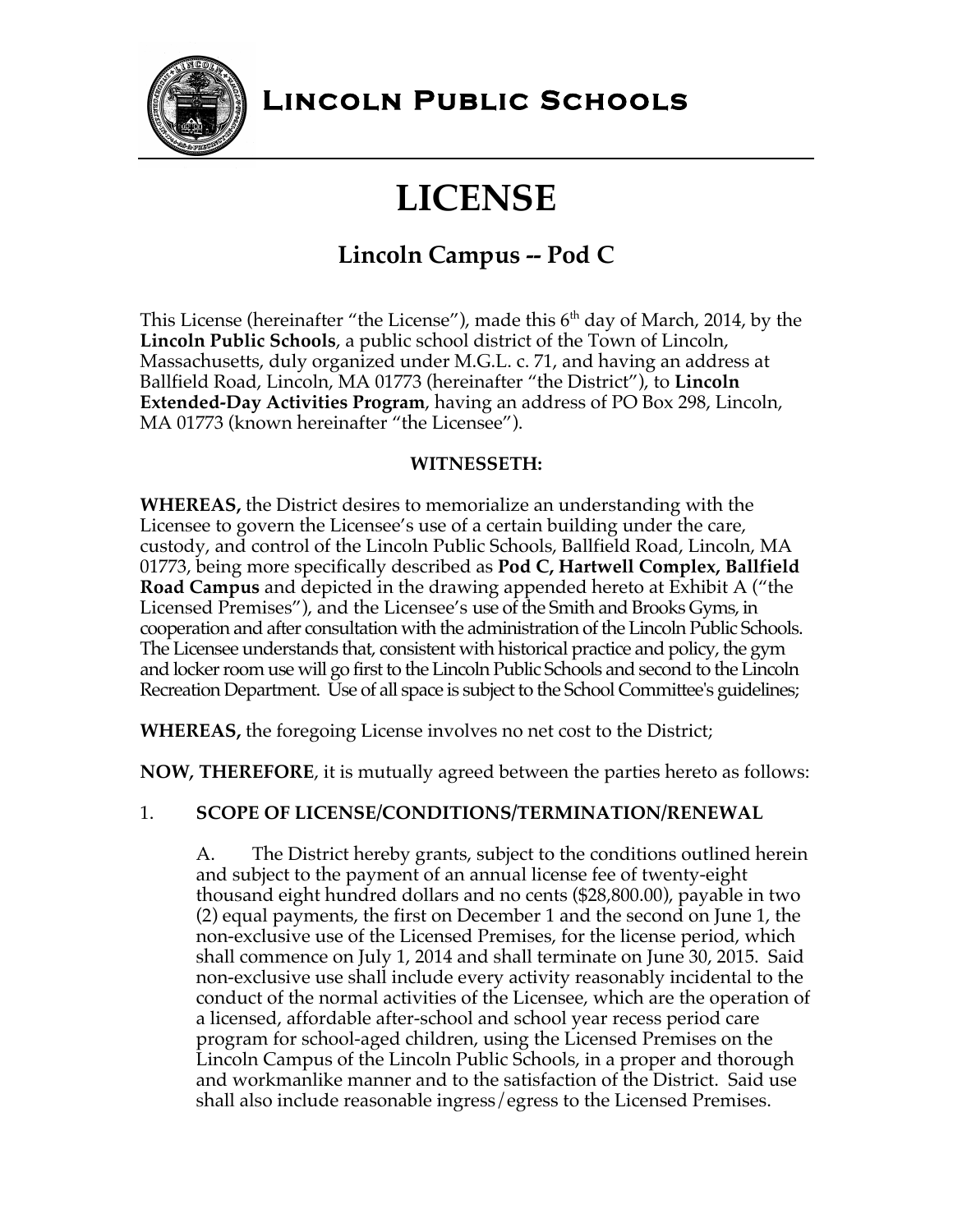B. The effective period of this License shall be for the term stated above; provided, however, that this License is subject to the continued sole consent of the District. This License may also be extended at the sole consent of the District. This license is subject to revocation at the sole discretion of the District.

C. Failure of the Licensee to adhere to the terms of this License shall constitute grounds for termination. In the event of termination, the District shall owe nothing in damages to the Licensee. In the event of termination or at the end of the term of the License, the Licensee also shall surrender its use of the Licensed Premises to the District in working condition; should it fail to do so, it shall be liable for clean-up costs and any damage beyond normal wear and tear to the Licensed Premises. This License also may be terminated for convenience by the District. Without prejudice to its rights, the District, should it terminate this License for convenience, may decide to give the Licensee ninety (90) days' notice of its decision. If the Lincoln Public Schools, in its sole discretion, undertakes a major public school building construction project requiring the relocation of students or staff at any of the facilities under its control during the term of the License, which thereby makes it necessary, in the sole opinion of the School Committee, to use Pod C, it may modify the terms of the License to provide for shared use of Pod C or to provide alternate space on the Lincoln Campus for the Licensee's program upon one hundred twenty (120) day's written notice to the Licensee.

- D. As expressed earlier in this License, the Licensee's use of the property shall be subject to the following conditions:
- 1. Both the District and the Licensee understand the Licensee's use of the premises shall be limited to approximately ten (10) months of the year, commencing on approximately August 25, 2014 , and ending on approximately June 26, 2015. The Licensee shall not be allowed to use the Licensed Premises from two (2) days after the last day of classes to one (1) week before classes begin.
- 2. The Licensee shall perform an annual inspection to the Licensed Premises, and shall advise the District of any unsafe/hazardous conditions at the Licensed Premises.
- 3. The Licensee shall ensure as follows: (1) that use of the Licensed Premises is safe and reasonable; (2) that no unlawful activity occurs on or near the Licensed Premises; 3) that the Licensed Premises are reasonably maintained; and (4) that District is immediately notified of any necessary repairs to the Licensed Premises. The Licensee also agrees as follows: (1) to keep the Licensed Premises clean and neat; and (2) to ensure that the cleanliness of the Licensed Premises complies with applicable federal, state, and local health standards. The District shall supply all water, electricity, sewer, heating and custodial services to the Licensed Premises, which shall remain at all times under the ultimate control and ownership of the District. The Licensee's use of water, sewer, heating and electricity and the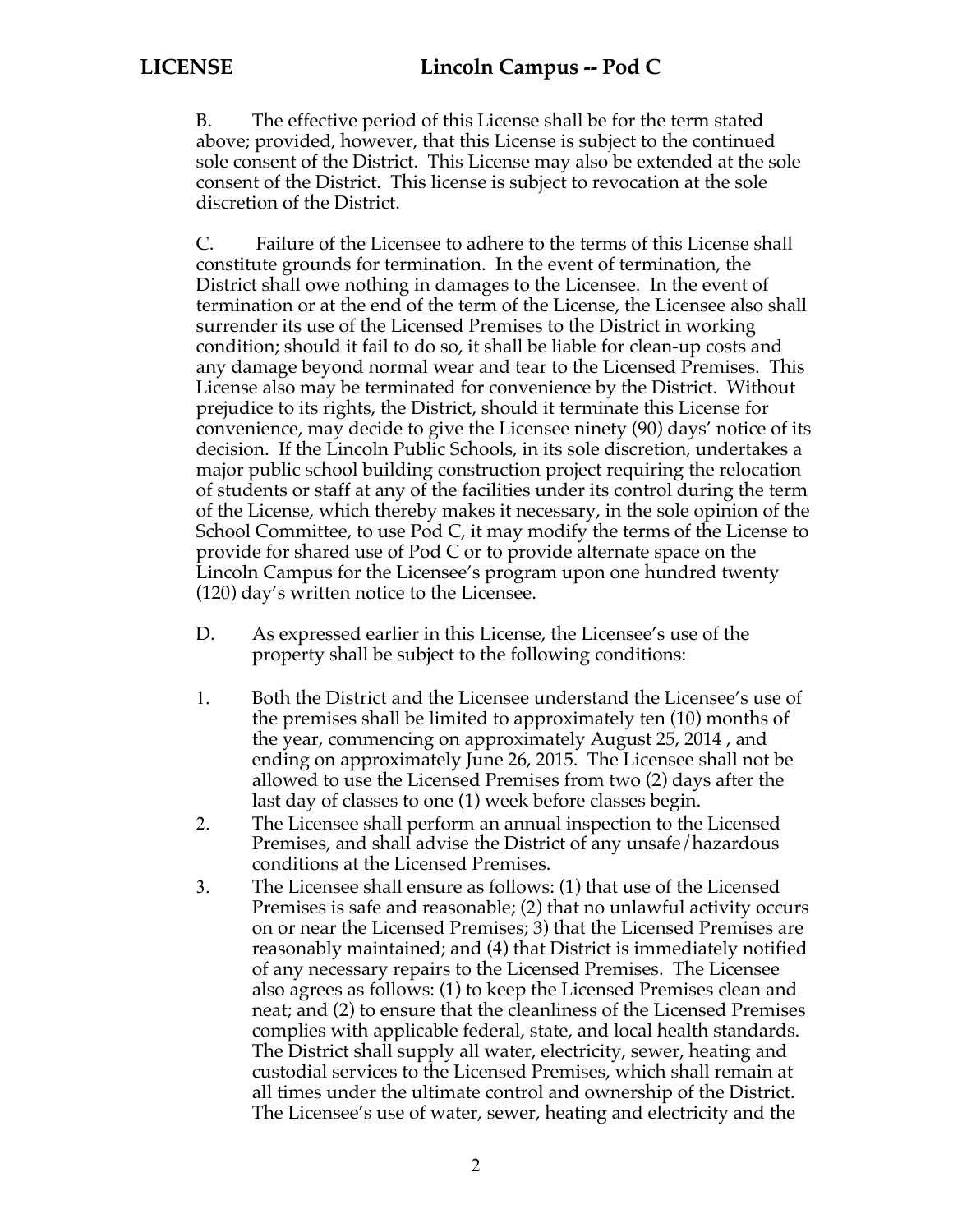custodial services in conjunction with the Licensed Premises shall not be measured separately, but shall be included with the license fee.

- 4. The Licensee shall avoid scheduling activities that would interfere in any way with school activities.
- 5. The Licensee shall not improve, repair, alter, restore, construct, or reconstruct the Licensed Premises, or permit any improvements, repairs, alterations, restorations, constructions, or reconstructions at or to the Licensed Premises, without the approval of the District. The decisions regarding whether improvements, repairs, alterations, restorations, constructions, and/or reconstructions should be made to the Licensed Premises lie solely with the District, which at all times retains sole ownership and ultimate control thereof.
- 6. This License invests no property interests or contractual rights in the Licensee.
- 7. The Licensee shall comply with all applicable federal, state, and local laws, rules, and regulations, including, without limitation, applicable CORI (Criminal Record Offender Information) and SORI (Sex Offender Registry Information) requirements.
- 8. Mandatory Criminal Record (CORI) Checks. Because of the close proximity between the proposed use and the Lincoln Preschool and Lincoln School, it is presumed that Licensee employees and contractors will have the opportunity for direct and unmonitored contact with children. Consequently, the Licensee shall submit all of its employees, parent volunteers (if any) and contractors who provide services in support of the Licensee's programs to the District for CORI checks sponsored by the District.
- 9. At least once each school year, all after-school program students shall participate in emergency building evacuation drill(s) at the Pod  $\tilde{C}$  location.
- 10. The Licensee shall have a telephone connection through which the School Department may make quick contact with the operator and/or her/his agent. The phone number(s) must be submitted upon signing of the Agreement.
- 11. The Licensee shall appear for conferences with the Superintendent or his/her designee when requested.

#### 2. **INSURANCE AND INDEMNIFICATION**

The Licensee shall provide and shall maintain throughout the term of this License and any extension or renewal thereof the following insurance with companies that are authorized and licensed in the Commonwealth of Massachusetts to issue policies for the coverages and limits so required. Prior to the effective date of this License, the Licensee shall provide to the District a certificate or certificates of insurance which complies/comply with the requirements stated herein.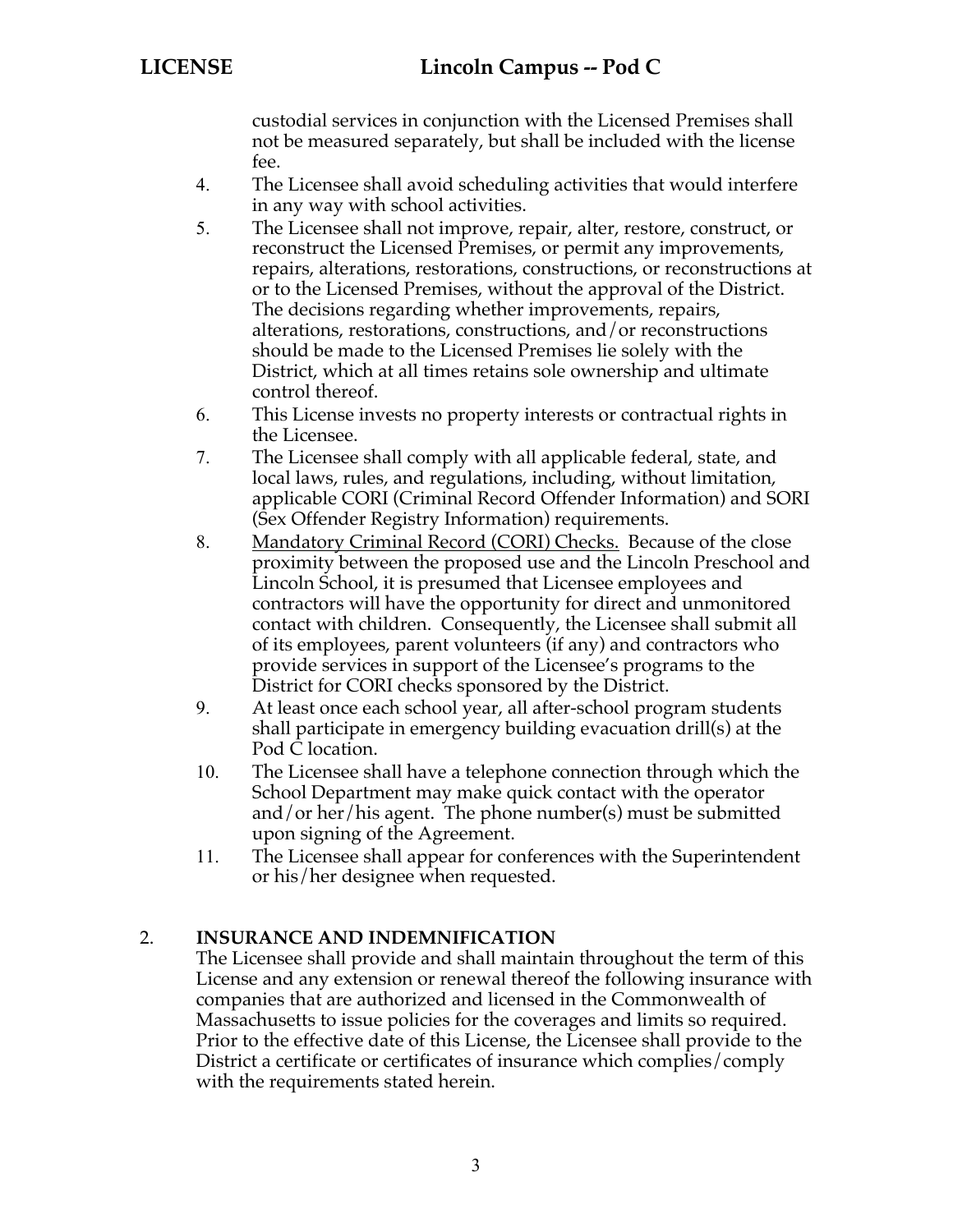- A. Workers' Compensation Insurance as required by the laws of the Commonwealth of Massachusetts and Employer's Liability Insurance in the amount of \$500,000/\$500,000/\$500,000.
- B. General Liability Insurance, \$1,000,000 each occurrence and \$2,000,000 aggregate limit; \$100,000 of replacement cost of personal property at replacement.
- C. Automobile Liability Insurance Combined single limit of \$1,000,000.
- D. Excess Liability Insurance/Umbrella Form \$1,000,000 each occurrence and \$2,000,000 aggregate limit.
- E. Additional Insureds Each policy of liability insurance, other than Employer's Liability Insurance under Workers' Compensation Insurance, shall name The Town of Lincoln and the Lincoln Public Schools c/o the Lincoln School Committee, and their boards, commissions, committees, agents, employees, and assigns as additional insureds.

Said insurance policy shall be non-cancelable with respect to the interests of the Licensee as to the Licensed Premises without at least thirty (30) days prior written notice thereto.

To the fullest extent permitted by law, the Licensee shall indemnify, defend (with counsel acceptable to the District), and hold harmless the District and its officers, employees, boards, committees, and agents from and against any and all loss, liability, damages, claims, causes of action, suits, and costs, including, without limitation, reasonable attorney's fees and expert witness fees, caused in whole or in part by the willful misconduct, negligent act or omission, or copyright or patent infringement of the Licensee or its officers, employees, or agents in connection with the use of the Licensed Premises.

#### 3. **SEVERABILITY**

If any provision, or portion thereof, of this License is adjudged to be invalid or unenforceable by final judgment of a court of competent jurisdiction, the remaining provisions shall continue in effect to the extent permitted by law.

#### 4. **ASSIGNMENT**

This License shall not be assigned by the Licensee.

#### 5. **NO THIRD-PARTY RIGHTS**

This License shall not create any rights or benefits in favor of third parties.

#### 6. **AMENDMENT**

This License may be amended only by written consent of the District.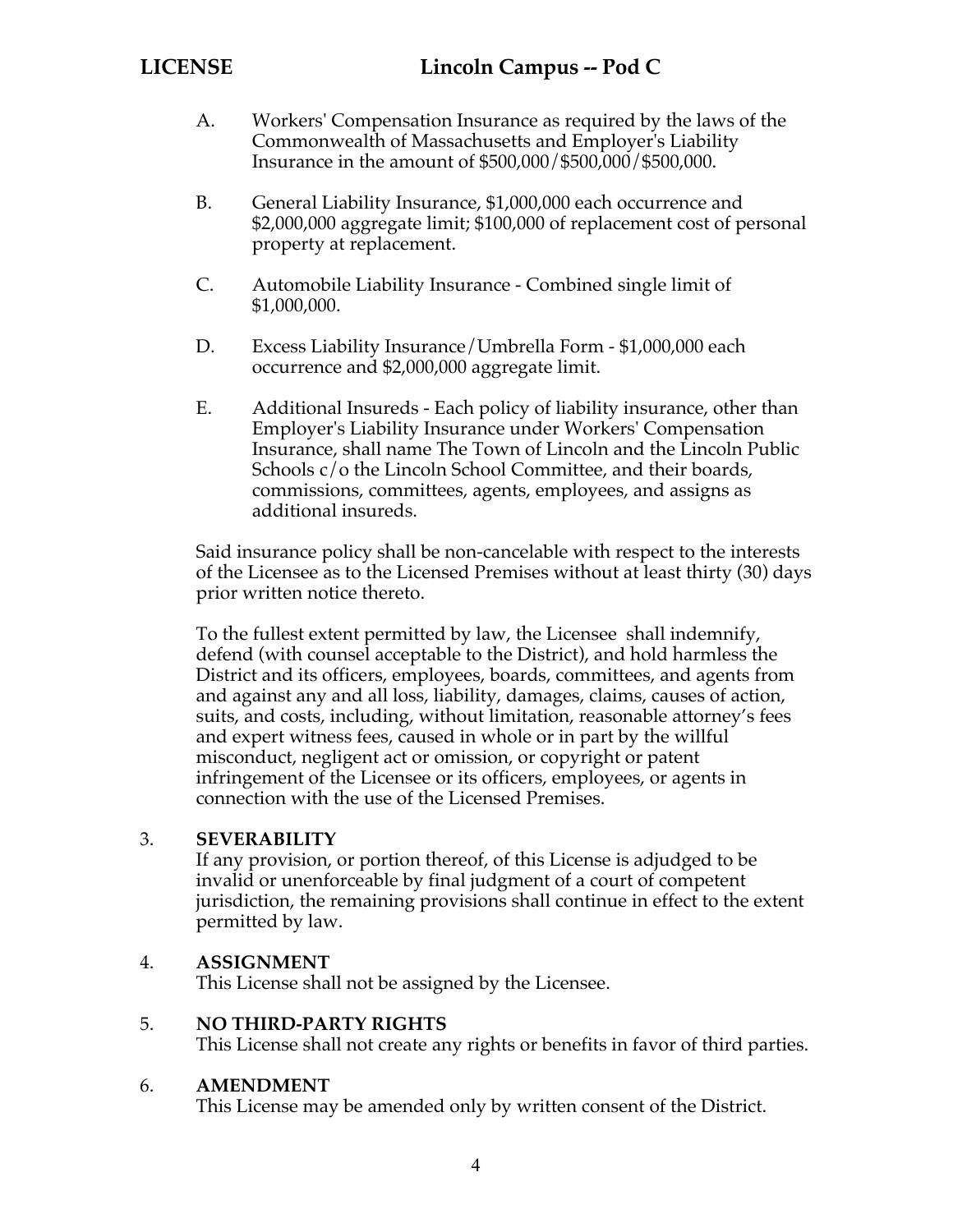#### 7. **GOVERNING LAW**

The License shall be governed by and construed in accordance with the laws of the Commonwealth of Massachusetts, regardless of choice of law principles.

#### 8. **MISCELLANEOUS**

By accepting the terms of this License, the Licensee certifies that it is in compliance and shall remain in compliance with the Commonwealth's Conflict of Interest Law, M.G.L. c. 268A. By accepting the terms of this License, the Licensee certifies that it has accepted them fairly, in a *bona fide* manner, and without fraud or collusion against any person. By accepting the terms of this License, the Licensee certifies, pursuant to M.G.L. c. 62C, §49A, under the pain and penalty of perjury, that it has complied with all laws of the Commonwealth relating to taxes, reporting of employees and contractors, and withholding and remitting of child support.

# **Nothing follows on this page**